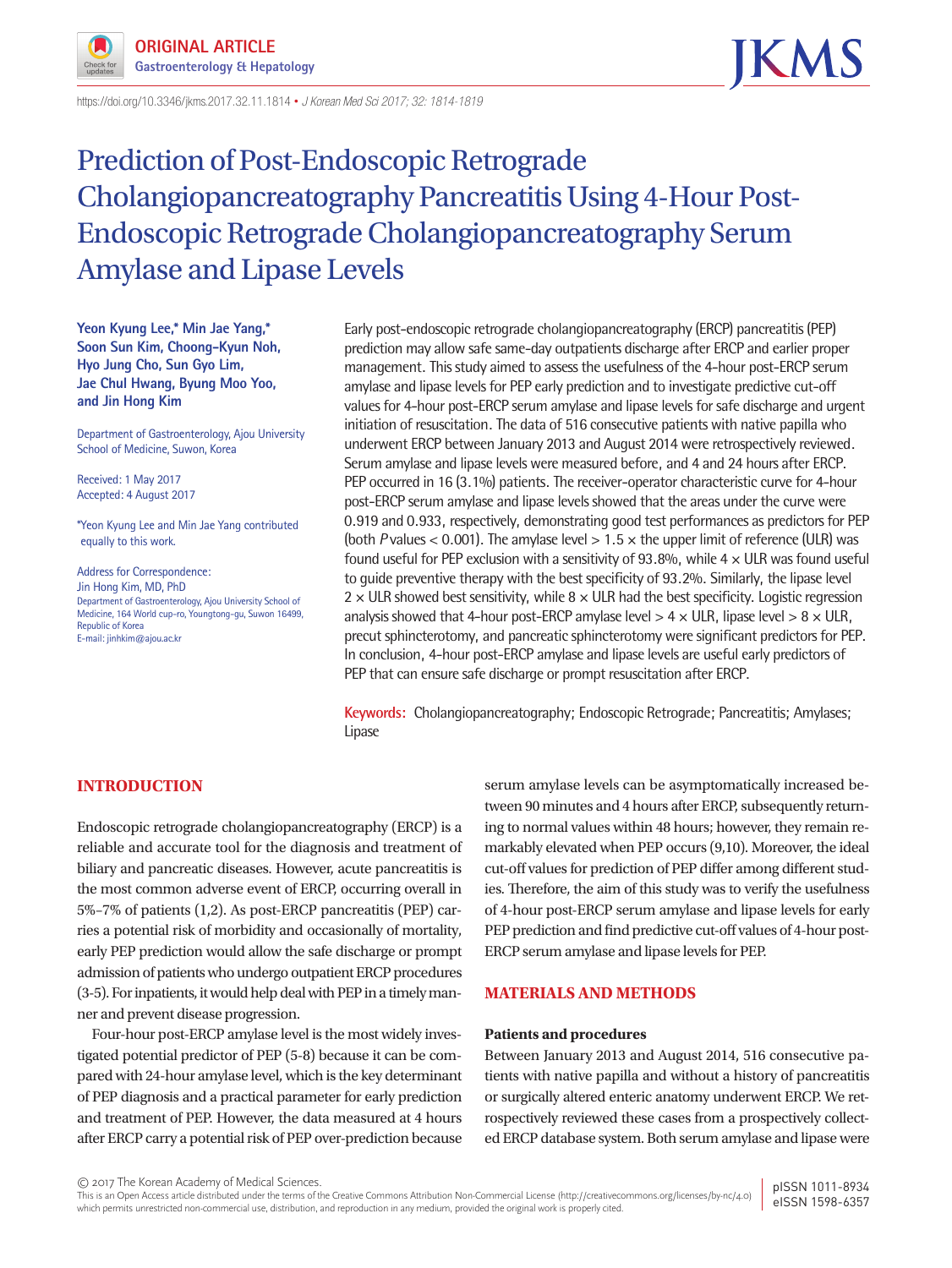measured before and at 4 and 24 hours after ERCP. All ERCP procedures were performed using standard techniques and a side-viewing duodenoscope (JF-260V/TJF-260V; Olympus Corp., Tokyo, Japan) by 3 operators (JHK, BMY, JCH) with an experience of more than 300 ERCP procedures per year.

#### **Outcome measurements**

Patients' demographics, indications for ERCP, details of ERCP procedure, 4-hour post-ERCP amylase/lipase levels, and PEP occurrence on the next morning were analyzed. PEP was defined as abdominal pain persisting for at least 24 hours and associated with an amylase level of at least 3 times the upper limit of reference (ULR). Clinical severity of PEP was assessed according to the consensus criteria (11). The cut-off values of 4-hour post-ERCP amylase and lipase level with best sensitivity among

#### Table 1. Patient characteristics

| Characteristics              | Value                 |
|------------------------------|-----------------------|
| No. of patients              | 516                   |
| Sex (male/female)            | 305 (59.1)/211 (40.9) |
| Age                          | $62.3(14-93)$         |
| Reason for undergoing ERCP   |                       |
| Therapeutic                  | 374 (72.5)            |
| Diagnostic                   | 142 (27.5)            |
| Final diagnosis              |                       |
| Bile duct stone              | 291 (56.4)            |
| Malignancy biliary stricture | 117(22.7)             |
| Benign biliary stricture     | 27(5.2)               |
| Nonspecific finding          | 16(3.1)               |
| Other                        | 65 (12.6)             |

Values are presented as mean (range) or number (%).

ERCP = endoscopic retrograde cholangiopancreatography.

| Table 2. Univariate comparison of patients with and without PEP |  |  |
|-----------------------------------------------------------------|--|--|
|-----------------------------------------------------------------|--|--|

| Variables                         | PEP                                         |                     |         |  |
|-----------------------------------|---------------------------------------------|---------------------|---------|--|
|                                   | Yes ( $n = 16$ )                            | No ( $n = 500$ )    | P value |  |
| Mean age                          | $51.1 + 20.9$                               | $63.8 + 33.9$       | 0.137   |  |
| Female sex                        | 10(62.5)                                    | 215(43.0)           | 0.132   |  |
| Nondilated EHD                    | 6(50.0)                                     | 97 (19.4)           | 0.007   |  |
| Therapeutic purpose               | 12 (75.0)                                   | 362 (72.4)          | 0.819   |  |
| Precut sphincterotomy             | 5(31.3)                                     | 47(9.4)             | 0.016   |  |
| Pancreatogram performance         | 6(37.5)                                     | 62 (12.4)           | 0.012   |  |
| EP(L)BD                           | 1(6.3)                                      | 72 (14.4)           | 0.712   |  |
| Pancreatic sphincterotomy         | 3(18.8)                                     | 7(1.4)              | 0.003   |  |
| <b>ERPD</b>                       | 3(18.8)                                     | 48 (9.6)            | 0.204   |  |
| <b>EML</b>                        | 0(0.0)                                      | 33(6.6)             | 0.614   |  |
| Failure to clear bile duct stones | 2(12.5)                                     | 46 (9.2)            | 0.653   |  |
| 4-hour amylase level, U/L         | $965.75 \pm 775.13$                         | $158.49 \pm 273.13$ | 0.001   |  |
| 4-hour lipase level, U/L          | $2.018.94 \pm 2.038.27$ 222.74 $\pm$ 826.53 |                     | 0.003   |  |

Values are presented as number (%). Continuous variables are expressed as the mean ± standard deviation.

ERCP = endoscopic retrograde cholangiopancreatography, PEP = post-ERCP pancreatitis,  $EHD =$  extrahepatic bile duct,  $EPI(\text{NBD}) =$  endoscopic papillary (large) balloon dilation,  $ERPD = endoscopic retrograde parameterization, EML = endoscopic me$ chanical lithotripsy.

the cut-off values with sensitivity higher than 90% were selected as the cut-off values for safe same day discharge to minimize the incidence of false negative results. The cut-off values with best specificity among cut-off values with specificity higher than 90% were selected as the cut-off values for preventive therapy of PEP to minimize the incidence of false positive results.

#### **Statistical analysis**

Statistical analyses were performed using SPSS software version 18.0 (SPSS Inc., Chicago, IL, USA). Quantitative data were compared using the student's t-test or Mann-Whitney test, and the significance of difference for categorical data was determined using the  $\chi^2$  test and Fisher's exact test. A receiver-operator characteristics curve was computed to test the strength of a given diagnostic test. Binary logistic regression analyses were applied to identify significant predictors of PEP.

#### **Ethics statement**

Informed consent was obtained from all patients, and this study was approved by the Ajou University Hospital Institutional Review Board (AJIRB-MED-MDB-16-032).

# **RESULTS**

A total of 516 patients were enrolled in this study. Of them, 374 (72.5%) underwent therapeutic ERCP and 142 (27.5%) underwent diagnostic ERCP. The most common final diagnosis was



Fig. 1. Receiver-operator characteristics curve for 4-hour post-ERCP amylase levels as a predictor of PEP. Area under the curve  $= 0.919$  ( $P < 0.001$ ). The cut-off levels of 1.5 times the ULR is useful for exclusion of PEP with a sensitivity of 93.8%, and 4 times the ULR is useful to guide preventive therapy of PEP with a best specificity of 93.2%.

 $ERCP = endoscopic retrograde cholangiopancreatography,  $PEP = post-ERCP$  pancre-$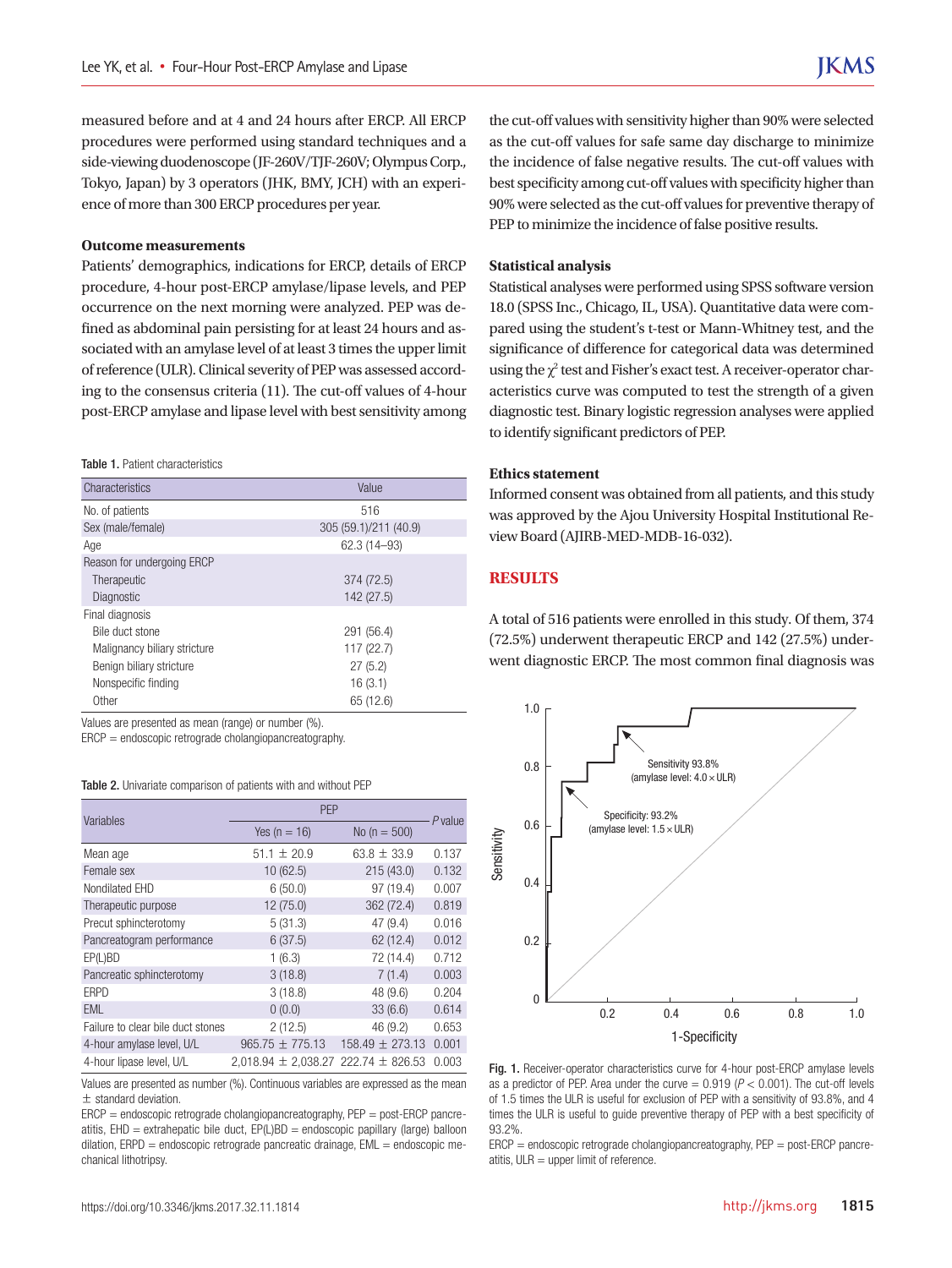Table 3. Cut-off 4-hour post-ERCP amylase levels for predicting pancreatitis

| Cut-off value                | Sensitivity  | Specificity    | <b>PPV</b>    | <b>NPV</b>     |
|------------------------------|--------------|----------------|---------------|----------------|
| Amylase $> 4.0 \times ULR$   | 12/16 (75.0) | 466/500 (93.2) | 12/46 (26.1)  | 466/470 (99.1) |
| Amylase $>$ 3.0 $\times$ ULR | 12/16 (75.0) | 442/500 (88.4) | 12/70(17.1)   | 442/446 (99.1) |
| Amylase $> 2.5 \times ULR$   | 13/16 (81.3) | 431/500 (86.2) | 13/82 (15.9)  | 431/434 (99.3) |
| Amylase $> 2.0 \times ULR$   | 13/16 (81.3) | 405/500 (81.0) | 13/108 (12.0) | 405/408 (99.3) |
| Amylase $> 1.5 \times ULR$   | 15/16 (93.8) | 365/500 (73.0) | 15/150 (10.0) | 365/366 (99.7) |

Values are presented as number (%).

 $ERCP =$  endoscopic retrograde cholangiopancreatography, PPV = positive predictive value, NPV = negative predictive value, ULR = upper limit of reference.

Table 4. Cut-off 4-hour post-ERCP lipase levels for predicting PEP

| Cut-off value                   | Sensitivity  | Specificity    | <b>PPV</b>    | <b>NPV</b>     |
|---------------------------------|--------------|----------------|---------------|----------------|
| Lipase level $> 8 \times$ ULR   | 12/16 (75.0) | 457/500 (91.4) | 12/55 (21.8)  | 457/461 (99.1) |
| Lipase level $> 5 \times$ ULR   | 13/16 (81.3) | 443/500 (88.6) | 13/70 (18.6)  | 443/446 (99.3) |
| Lipase level $> 4 \times$ ULR   | 13/16 (81.3) | 430/500 (86.0) | 13/83 (15.7)  | 430/433 (99.3) |
| Lipase level $>$ 3 $\times$ ULR | 14/16 (87.5) | 411/500 (82.2) | 14/103 (13.6) | 411/413 (99.5) |
| Lipase level $> 2 \times ULR$   | 15/16 (93.8) | 373/500 (74.6) | 15/142 (10.6) | 373/374 (99.7) |

Values are presented as number (%).

 $ERCP =$  endoscopic retrograde cholangiopancreatography, PEP = post-ERCP pancreatitis, PPV = positive predictive value, NPV = negative predictive value, ULR = upper limit of reference.



Fig. 2. Receiver-operator characteristics curve for 4-hour post-ERCP lipase levels as a predictor of PEP. Area under the curve = 0.933 (*P* < 0.001). The cut-off levels of 2 times the ULR is useful for exclusion of PEP with a sensitivity of 93.8%, and 4 times the ULR is useful to guide preventive therapy of PEP with a best specificity of 91.4%. ERCP = endoscopic retrograde cholangiopancreatography, PEP = post-ERCP pancre-

bile duct stone (56.4%) (Table 1). PEP occurred in 16 (3.1%) patients and clinical severity was mild in 4 (25%) patients, moderate in 9 (56.3%) patients, and severe in 3 (18.8%) patients. All patients recovered completely with in-hospital supportive care, except for 1 patient with severe PEP who died of septic shock. A significant difference was found between patients with and without PEP with regard to the proportion of the nondilated extrahepatic bile duct ( $P = 0.007$ ), precut sphincterotomy ( $P = 0.016$ ), pancreatogram performance (*P* = 0.003), pancreatic sphincterTable 5. Logistic regression analyses of significant predictors for PEP, adjusted for patient and procedure related factors

| Predictors                     | Adjusted OR (95% CI) | <i>P</i> value |
|--------------------------------|----------------------|----------------|
| Amylase level $> 4 \times$ ULR | 15.9 (2.7-94.6)      | 0.002          |
| Lipase level $> 8 \times$ ULR  | $13.0(2.0 - 85.5)$   | 0.008          |
| Precut sphincterotomy          | $9.2(1.6 - 51.1)$    | 0.012          |
| Pancreatic sphincterotomy      | 42.1 (4.2-419.3)     | 0.001          |

All factors were adjusted for patient age, sex, bile duct dilation, reason for undergoing ERCP, final diagnosis, extrahepatic bile duct dilation, precut sphincterotomy, pancreatogram performance, endoscopic papillary balloon dilation, pancreatic sphincterotomy, endoscopic retrograde pancreatic duct drainage, mechanical lithotripsy, failure to clear bile duct, the cut-off values of post-ERCP amylase and lipase with best specificity which guide the initiation of resuscitation.

 $ERCP =$  endoscopic retrograde cholangiopancreatography,  $PEP =$  post-ERCP pancreatitis,  $OR = odds ratio$ ,  $Cl = confidence interval$ ,  $ULAR = upper limit of reference$ .

otomy (*P* = 0.003), elevated 4-hour post-ERCP serum amylase  $(P = 0.001)$ , and lipase levels  $(P = 0.003)$  in the univariate analyses (Table 2).

The receiver-operator characteristic curve for 4-hour post-ERCP serum amylase showed that the area under the curve was 0.919, demonstrating a good test performance as a predictor of PEP ( $P < 0.001$ ) (Fig. 1). The cut-off levels of 1.5 times the ULR was found useful for exclusion of PEP with a sensitivity of 93.8%, and 4 times the ULR was found useful to guide preventive therapy of PEP with a best specificity of 93.2% (Table 3).

The receiver-operator characteristic curve for 4-hour post-ERCP serum lipase level showed an area under the curve of 0.933, also demonstrating good test performance as a predictor of PEP (*P* < 0.001) (Fig. 2). The best sensitivity was noted for the lipase level of 2 times the ULR, and the best specificity was noted for 8 times the ULR (Table 4). After adjusting for potential confounders, logistic regression analysis showed that 4-hour post-ERCP amylase level above 4 times, 4-hour post-ERCP li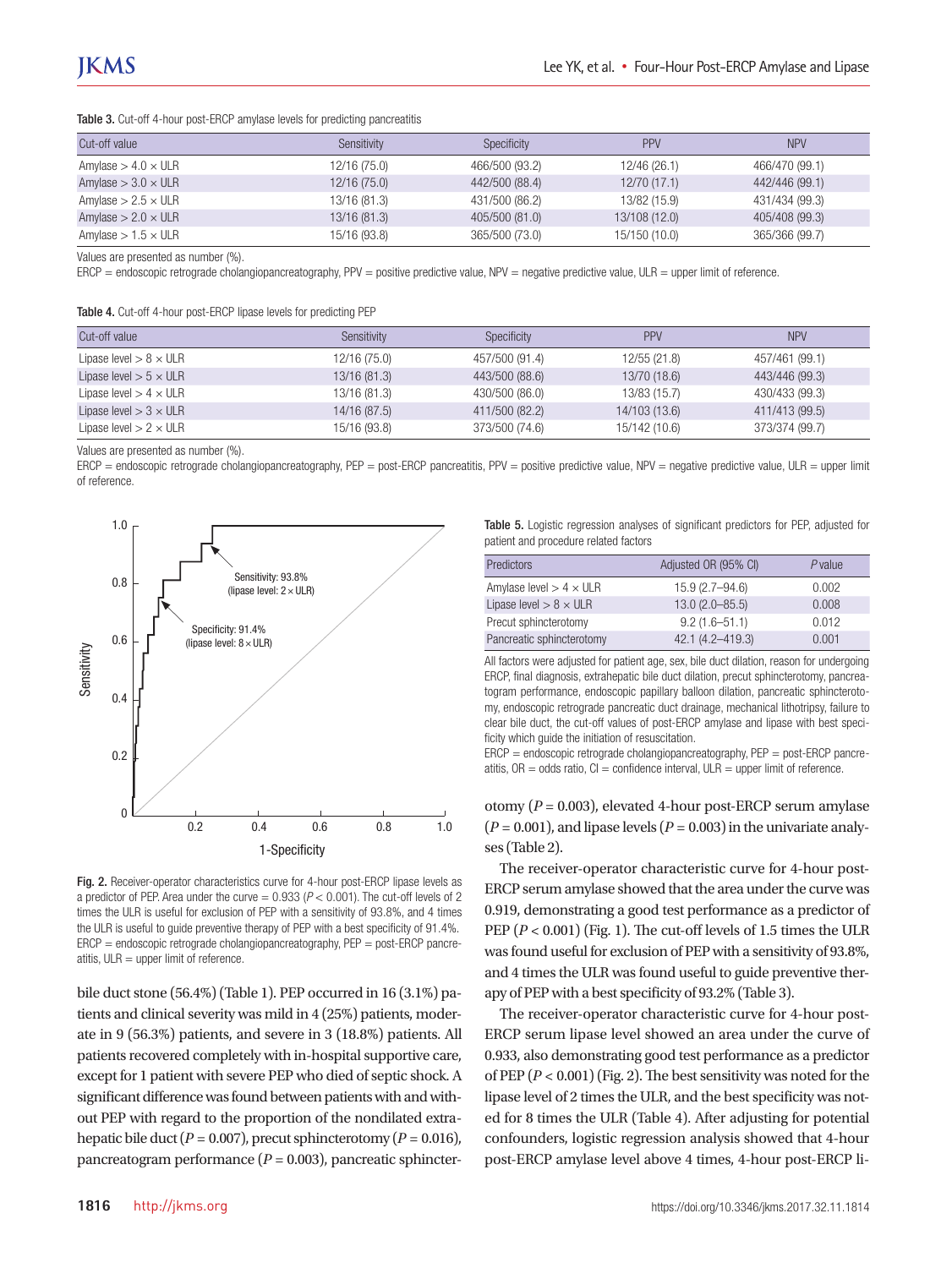pase above 8 times, precut sphincterotomy, and pancreatic sphincterotomy were significant predictors for PEP (Table 5).

# **DISCUSSION**

Nowadays, outpatient ERCP procedures are widely performed because they can reduce medical costs and conserve resources, while their safety is comparable with that of ERCP procedures performed on an inpatient basis (3). However, a reliable prediction model for PEP should be established before the widespread use of outpatient ERCP. Based on this model, patients who underwent outpatient ERCP procedures would be classified into 2 groups: the "discharge group" with asymptomatic patients or patients with mild, self-limiting symptoms, and the "admission group" with patients at potential risk for developing PEP that would need supportive therapy (3,4). In patients admitted after ERCP, early prediction of PEP would enable early aggressive fluid resuscitation and careful monitoring, which could limit the disease progression and contribute to a better prognosis.

Post-ERCP serum amylase level has been widely investigated as an early predictor for PEP in many studies (4-8,10,12-14). However, each study used different blood sampling times for measuring serum amylase levels and reported different predictive cut-off values for best PEP prediction.

Defining the optimal cut-off value of post-ERCP amylase level at a specific time that would allow a safe same-day discharge after ERCP is a complex task. The most important qualifying factor for setting a cut-off value is to exclude or nearly minimize the number of patients with false negative results, in whom PEP is finally diagnosed at 24 hours after ERCP, but early post-ERCP amylase level was below the cut-off value. In ERCP procedures performed on an outpatient basis, these patients with false negative results would have been discharged on the same day of ERCP based on the results of early post-ERCP amylase level. Therefore, a cut-off value minimizing false negative results can guarantee a safe same-day discharge after outpatient ERCP. Among the diagnostic discrimination values, both the sensitivity and the negative predictive value include cases with false negative results. However, the sensitivity is a more likely considerable factor of the 2 because a true negative value is disproportionately much higher in cases with false negative results at any cutoff values of post-ERCP amylase; therefore, a negative predictive value has little discriminating role at different cut-off levels.

To set an optimal cut-off value for deciding urgent admission in the outpatient setting is somewhat different from deciding a cut-off value for discharge. The crucial factor is to minimize the number of cases with false positive results, who would finally be proved to have no PEP, but post-ERCP amylase level had exceeded the cut-off value. If ERCP was performed on an outpatient basis, these patients would be unnecessarily hospitalized and additional cost would be incurred without clinical benefit.

Although both specificity and positive predictive value reflect false positive cases, specificity is a more reliable discrimination value because positive predictive value is usually low at any cutoff level due to the imbalance between the true positive and false positive cases, as shown in many previous studies and in our study. As a result, good specificity is the key factor to determine the same-day admission and the initiation of preventive treatment following an ERCP performed on the outpatient basis.

However, if we choose the ideal cut-off values based only on the numerically high sensitivity and specificity, the gap between the cut-off value with high sensitivity and value with high specificity become large, because lower cut-off value provides higher sensitivity, while higher cut-off value provides higher specificity. Consequently, the number of patients in the middle zone with post-ERCP amylase levels between the two cut-off values will be increased, and preventive treatment initiation in those patients will be complicated and based on various procedurerelated and patient-related risk factors, not on the post-ERCP amylase and lipase levels. Therefore, in order to keep the discriminating roles and reduce the size of the middle zone, we selected the highest cut-off value among the cut-off values with sensitivity higher than 90% as a criterion for safe discharge, and the lowest cut-off value among cut-off values with specificity higher than 90% as a criterion for initiation of prompt resuscitation.

Two factors should be considered in deciding when to obtain blood samples for testing serum amylase levels after ERCP. The first factor is the practical usefulness in the outpatient setting, and the second is a reliable correlation between the early post-ERCP amylase levels at a specific time and those measured at 24 hours after ERCP. Therefore, the amylase levels measured not only at 8 hours, but also at 24 hours have a time limitation with regard to obtaining results and making a decision of discharge on the same day of ERCP.

For this reason, many studies were performed to investigate the usefulness of 4-hour post-ERCP amylase levels than amylase levels measured at other times for early prediction of PEP. A prospective outcome study performed by Thomas and Sengupta (7) on 263 consecutive patients suggested a practical algorithm based on the 4-hour post-ERCP amylase levels and suggested that 1.5 times the ULR is useful for exclusion of PEP with a best sensitivity of 100% and 3 times the ULR is useful to guide preventive therapy with a best specificity of 95.3%. A larger-scaled retrospective study on 886 ERCP procedures by Sutton et al. (8) also reported the usefulness of the 4-hour post-ER-CP amylase level as an early predictor for PEP. They recommended that patients who had not undergone a pancreatogram should be admitted if the 4-hour post-ERCP amylase level is greater than 5 times the ULR, the sensitivity and specificity of which were 100.0% and 96.3%, respectively, for predicting moderate to severe PEP. In patients who had not undergone a pancreatogram, 2.5 times the ULR was the best cut-off value for predict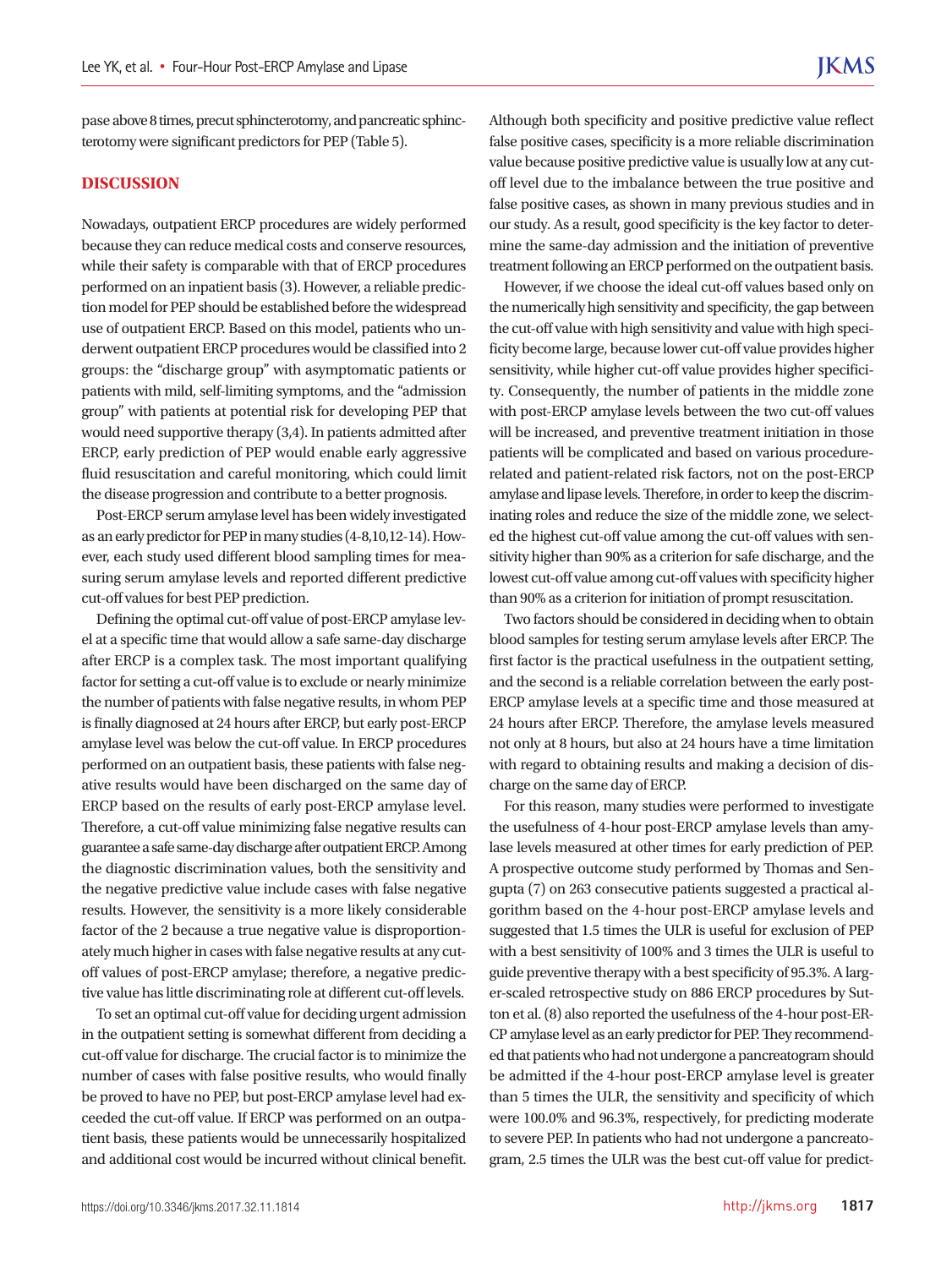ing a moderate to severe PEP with a sensitivity of 80.0% and a specificity of 80.4%.

In our study, the cut-off level 1.5 times the ULR had the great sensitivity of 93.8% and 2.5 times the ULR has great specificity of 93.2% in the amylase level analysis. Therefore, judging from our results, patients with 4-hour post-ERCP amylase levels less than 1.5 times the ULR could be discharged on the same day, while patients with 4-hour post-ERCP amylase levels above 4 times might be considered for urgent admission for supportive therapy. In patients who have equivocal amylase levels between 1.5 and 4 times ULR, the next clinical strategy should be decided based on the factors known to be definite or potential risk factors of PEP. Among these patients, patients with 4-hour post-ERCP lipase level above 8 times the ULR or those who received precut sphincterotomy or pancreatic sphincterotomy may be considered for admission for supportive treatment based on our results of multivariate analyses.

However, the amylase level is known to increase up to 4 hours after ERCP even in the absence of PEP (9,10); therefore, 4-hour post-ERCP amylase level may not correctly reflect the 24-hour level. In the large scaled prospective study, Testoni et al. (6) compared the 2-, 4-, and 8-hour post-ERCP amylase levels with those at 24-hour to identify the ideal timing for blood sampling after ERCP. They showed a significantly higher sensitivity of 100% at 8-hour measurement than at others, but recommended the 4-hour assessment from a practical point of view for outpatients. The largest retrospective study performed by Ito et al. (10) concerning the relationship between 3-, 6-, and 24-hour serum amylase levels after ERCP reported a meaningful outcome that a decrease in amylase levels at 6 hours after ERCP suggests a low probability for PEP, even though hyperamylasemia was noted at 3-hour measurement. Therefore, a future large scaled prospective study comparing 4-hour and 6-hour post-ERCP amylase levels as early predictors for PEP is needed, because 6-hour measurement may be the Maginot Line of time in outpatient settings.

Many studies have demonstrated that serum lipase level is the most accurate diagnostic marker for acute pancreatitis (15, 16), and serum lipase level increased faster than the levels of other measured enzymes and that the average peak in lipase level was the highest in PEP (17). However, the usefulness of post-ERCP lipase level as an early predictor for PEP has not been as widely studied as amylase level because it is not included in the diagnostic criteria of PEP. Our data showed that 4-hour post-ERCP serum lipase level is also a reliable predictor of the risk of PEP based on the area under the receiver-operator characteristic curve. However, in our study, the clinical utility of lipase levels for the prediction of PEP was lower than that of amylase levels because the gap between the cut-off values of best sensitivity (2 times) and specificity (8 times) was very large. Therefore, serum lipase level can be used as an adjuvant factor in patients with an equivocal range of amylase level. An additional study is

needed to clarify the usefulness of the 4-hour post-ERCP hyperlipasemia as a predictor for PEP.

There are some limitations of this study. ERCP-related detailed confounders associated with PEP, such as cannulation time, the number of papillary contacts of cannulas, or the number of inadvertent pancreatic cannulations were not systematically analyzed owing to the study's retrospective nature. Therefore, it is difficult to set a well-designed practical prediction model for PEP in patients with equivocal range of serum amylase level between the cut-offs of best sensitivity and specificity.

In conclusion, the 4-hour post-ERCP amylase and lipase levels are useful early predictors for PEP and would ensure safe discharge on the same day of ERCP or prompt fluid resuscitation and close monitoring after ERCP.

# **DISCLOSURE**

The authors have no potential conflicts of interest to disclose.

#### **AUTHOR CONTRIBUTION**

Conceptualization: Lee YK, Yang MJ, Hwang JC, Kim JH. Data curation: Lee YK, Yang MJ, Kim SS, Noh CK, Cho HJ. Investigation: Lee YK, Yang MJ, Kim SS, Noh CK, Cho HJ. Writing - original draft: Lee YK, Yang MJ. Writing - review & editing: Kim JH, Yoo BM.

# **ORCID**

Yeon Kyung Lee https://orcid.org/0000-0002-0546-861X Min Jae Yang https://orcid.org/0000-0001-5039-8182 Soon Sun Kim https://orcid.org/0000-0002-6862-1896 Choong-Kyun Noh https://orcid.org/0000-0002-3607-8120 Hyo Jung Cho https://orcid.org/0000-0003-4792-8335 Sun Gyo Lim https://orcid.org/0000-0003-2045-5099 Jae Chul Hwang https://orcid.org/0000-0002-3770-5085 Byung Moo Yoo https://orcid.org/0000-0002-1337-957X Jin Hong Kim https://orcid.org/0000-0002-3352-5079

#### **REFERENCES**

- 1. Andriulli A, Loperfido S, Napolitano G, Niro G, Valvano MR, Spirito F, Pilotto A, Forlano R. Incidence rates of post-ERCP complications: a systematic survey of prospective studies. *Am J Gastroenterol* 2007; 102: 1781-8.
- 2. Rustagi T, Jamidar PA. Endoscopic retrograde cholangiopancreatography (ERCP)-related adverse events: post-ERCP pancreatitis. *Gastrointest Endosc Clin N Am* 2015; 25: 107-21.
- 3. Jeurnink SM, Poley JW, Steyerberg EW, Kuipers EJ, Siersema PD. ERCP as an outpatient treatment: a review. *Gastrointest Endosc* 2008; 68: 118-23.
- 4. Gottlieb K, Sherman S, Pezzi J, Esber E, Lehman GA. Early recognition of post-ERCP pancreatitis by clinical assessment and serum pancreatic en-